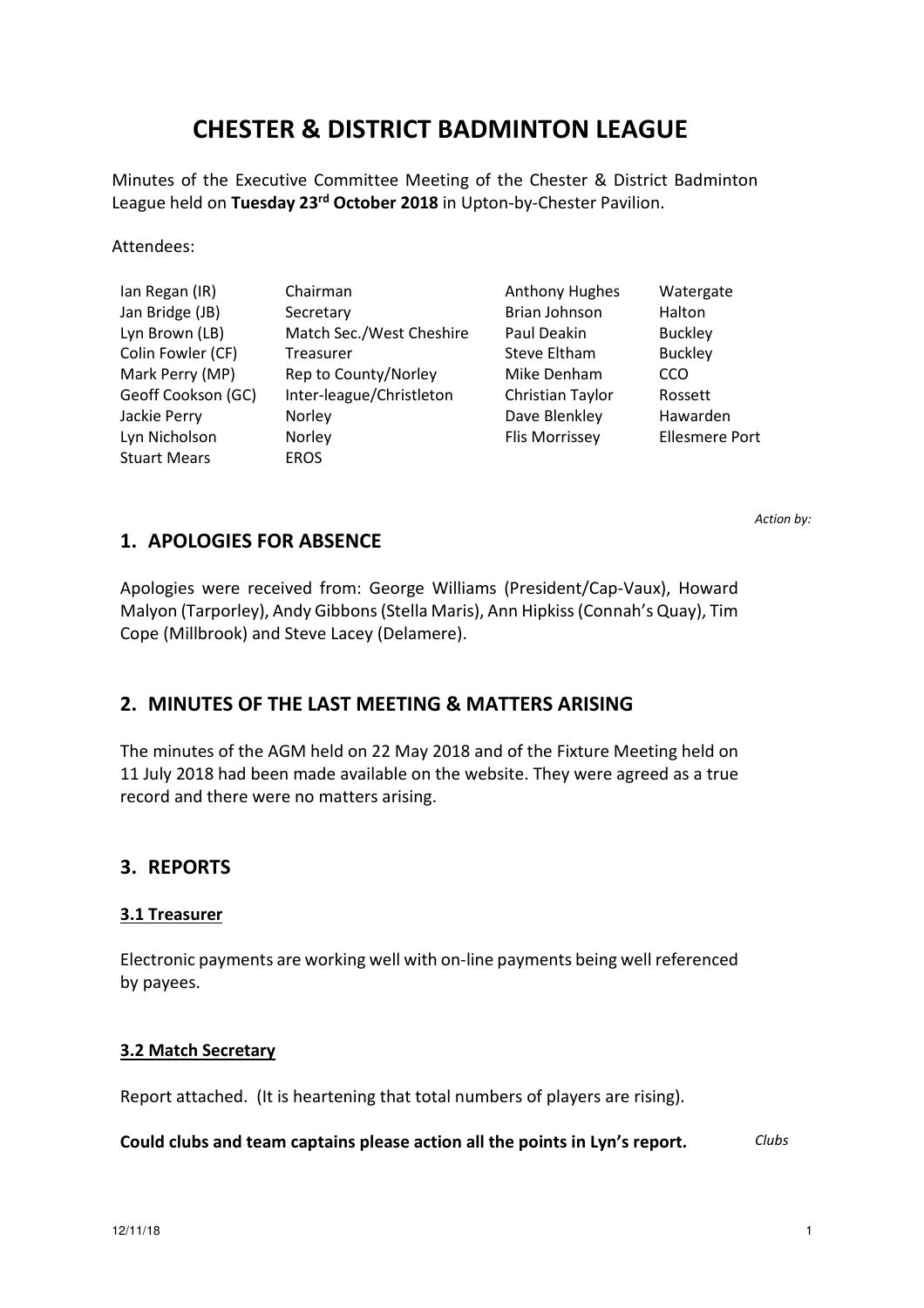### **3.3 CCBA Matters**

Leanne Brown from Badminton England is available to provide advice and assistance in developing your club – contact leannebrown@badmintonengland.co.uk. There is also funding available for coaches. *Clubs* 

JB to invite Leanne to our next meeting.

CCBA have a new website. JB has circulated an email from Kay Vickers asking for club contact information for the site.

The Inter-league tournaments will take place as follows:

- Len Knight **Sunday 2 Dec 2018** age groups O40s, O48s and O56s
- Baxter Trophy **Sunday 13 Jan 2019** competition for moderates

There was some discussion as to whether holding the Baxter Trophy in January is viable as some players may be attending the Inter-County Championships (ICC).

GC & MP to organise teams

*GC/MP*

*JB* 

*Clubs* 

# **4. MEN'S LEAGUE**

At the Fixture Meeting 10 clubs elected to field men's teams so the Men's League was split into 2 divisions. Unfortunately Miilbrook and Connah's Quay subsequently withdrew leaving only 4 teams per division one of which included the 2 Buckley teams.

It was agreed that it was too late to recombine the divisions but that clubs would arrange friendly matches to increase the number of games played by the men's teams. *Clubs* 

# **5. CLUB FEEDBACK**

CCO & Christleton are struggling with injured players particularly ladies. Halton and West Cheshire are also short of ladies but otherwise clubs have had a reasonable start to the season.

All please note that **Watergate** have changed their match start time from 7:30 to **8pm** *Clubs*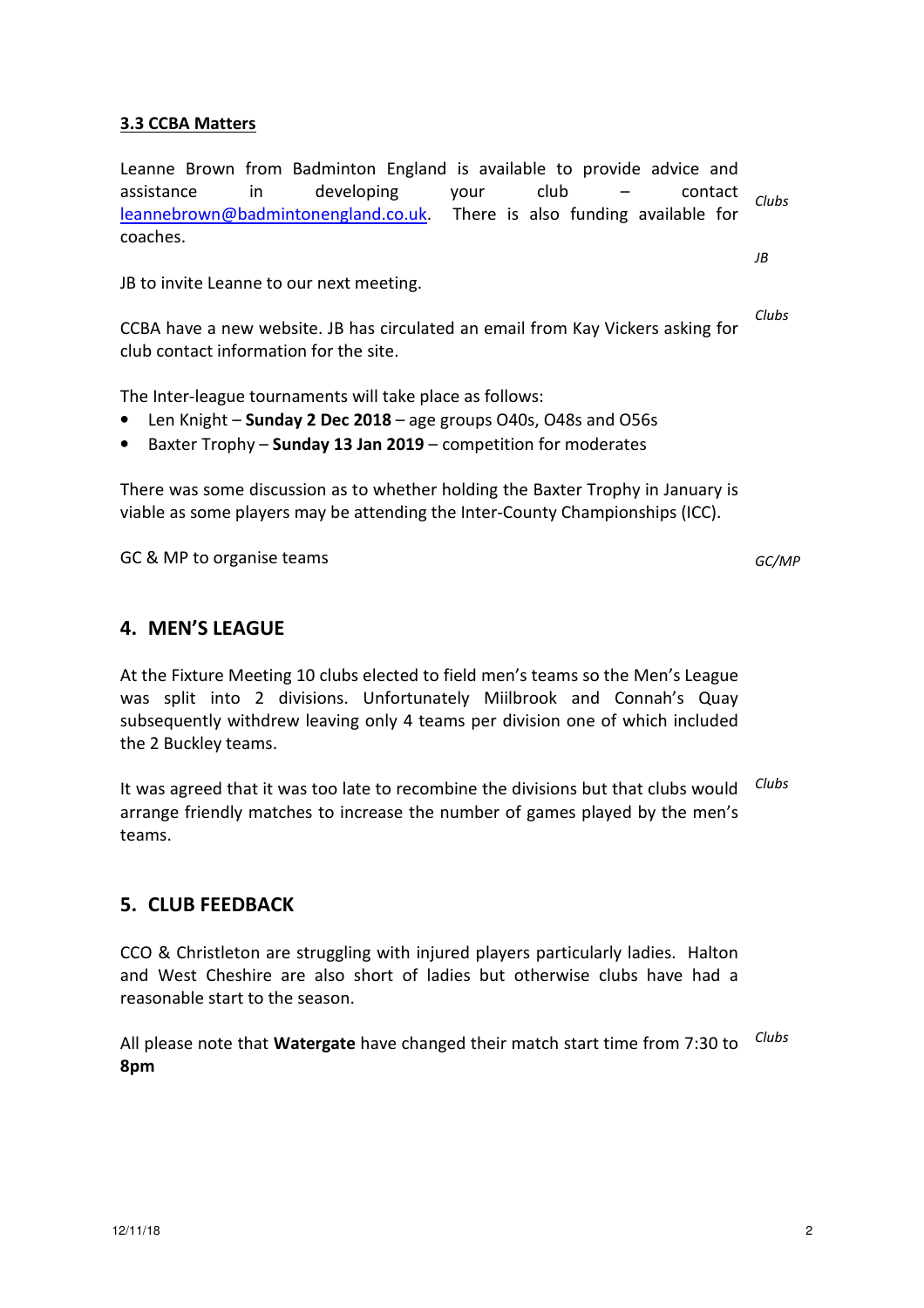### **6. WEBSITE**

Scores are being entered promptly onto the website thus generating up-to-date league tables. Keep up the good work!

*Clubs*

### **7. BE ON-LINE TOOL**

JB reported that Badminton England are themselves developing an on-line tool for entering scores and generating league tables. It is to be trialled this year for rollout next year.

JB raised with them the complication of having Welsh clubs in our league. They said that would be no problem – the Welsh clubs could be added providing they pay the Club Fee (which this year was £110 for club with 16+ members)!!

On that basis it was agreed that we should stick with our own system for the time being.

# **8. A.O.B**

It was agree to use the Upton Pavilion again for meetings (cost £24 compared to £55 at the Cheshire County Sports Club)

### **ATTACHMENT**

#### **MATCH SECRETARY REPORT – 23rd OCTOBER 2018**

#### Registrations

Thank you for being prompt with registrations and payments... There are a couple of outstanding payments due for additional registrations since the start of the season. And I'm sure this will be ongoing.

At this stage, the league currently has 21 clubs, 33 mixed teams across the 4 leagues, 8 men's league teams, and (at the last count) 478 players registered to date.

A reminder that we do operate the seven day rule on new registrations throughout the season (as per rule 6.1) so please bear this in mind when registering any additional players.

There have been a few changes to captains who have not had a sufficient handover and been made aware of the expectations of them in terms of completing the score sheet, sending both